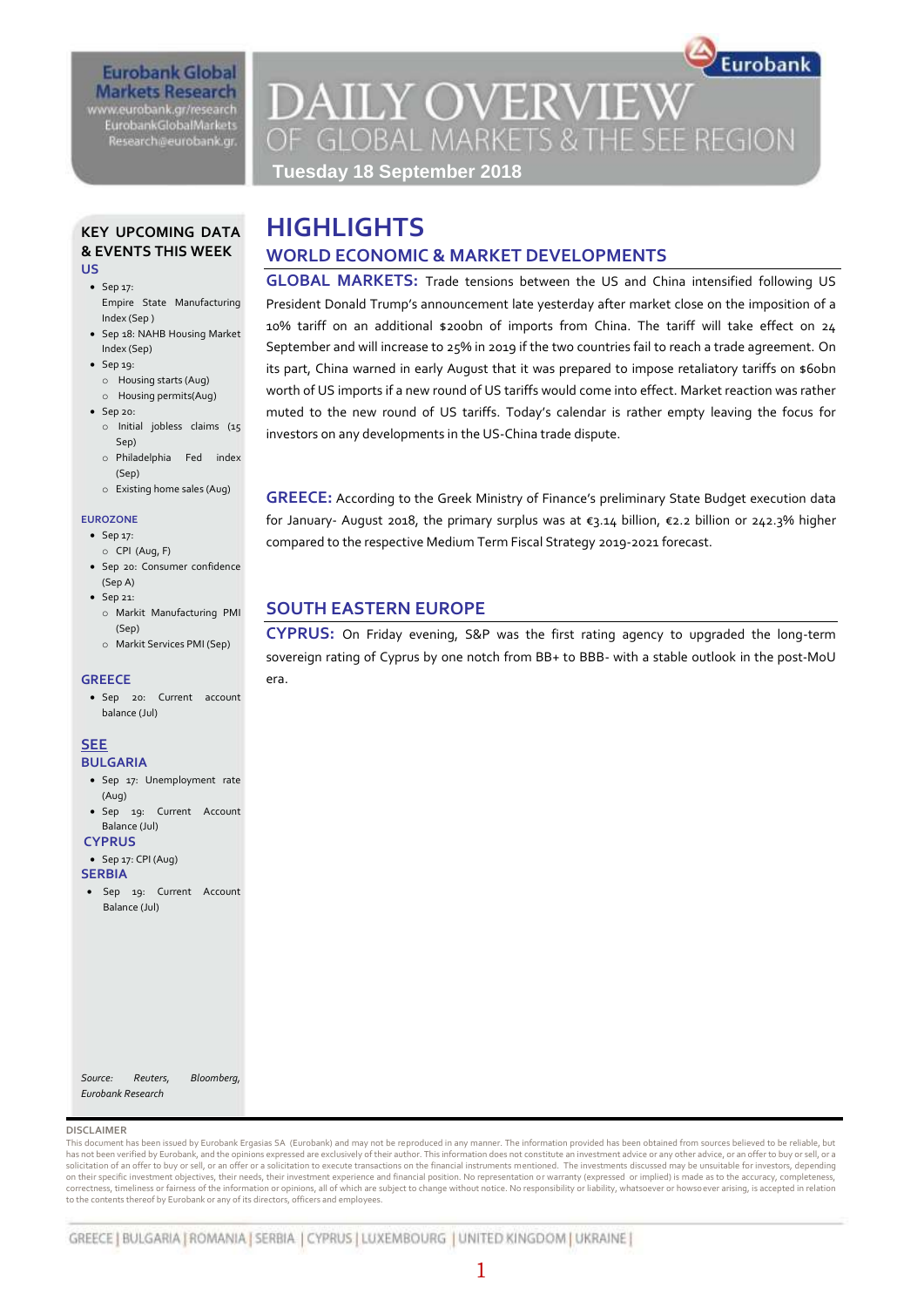**S&P 500** 

 $Jan-18$ Feb-18<br>Mar-18 Apr-18<br>May-18

**STOXX 600** 

 $Jan-18$  $Feb-18$  $Mar18$ Apr-18  $May-18$  $J$ un-18  $JuH18$ Aug-18  $Step 18$ 

Dec-17

 $Oct-17$ Nov-17 Dec-17

 $00t - 17$  $Now-17$ 

Sep-17

 $Step 17$ 

 $J$ un-18 -<br> $J$ ul-18 -

Aug-18-



#### **GLOBAL MARKETS**

**AILY OVERVIEW** 

OF GLOBAL MARKETS & THE SEE REGION

Trade tensions between the US and China intensified following US President Donald Trump's announcement late yesterday after market close on the imposition of a 10% tariff on an additional \$200bn of imports from China. The tariff will take effect on 24 September and will increase to 25% in 2019 if the two countries fail to reach a trade agreement. On its part, China warned in early August that it was prepared to impose retaliatory tariffs on \$60bn worth of US imports if a new round of US tariffs would come into effect. The US President also said last week that he is considering tariffs on an additional \$267bn of imports from China which, if implemented, would mean that the US will have imposed tariffs on virtually all imports from China (\$505bn in 2017). Market reaction was rather muted to the new round of US tariffs with the majority of Asian bourses reversing early losses and closing in positive territory for the day. Along these lines, European equity markets opened modestly higher. However, although the global economic expansion has so far proven resilient to increasing trade tensions between the world's two biggest economies, increased protectionism presents a key risk to the outlook. Core government bonds' reaction was also contained, with the 10-yr UST yield falling slightly below 3.00% in early European trade, c. 2bps lower from a four-month peak marked in the prior session but still some 20bps higher from a 1½ month low hit less than a month ago. In FX markets, the USD moved lower for the second session in a row amid concerns about the potential impact of the tariffs on the US economy. The USD/CHF dropped to a six-month low close to 0.9600 earlier today and the EUR/USD hit a peak of 1.1717 before retreating to levels close to 1.1680/85 at the time of writing, not much changed on the day and still within the 1.1500-1.1700 recent range. Today's calendar is rather empty leaving the focus for investors on any developments in the US-China trade dispute.

#### ppetropoulou@eurobank.gr

Eurobank

#### **GREECE**

According to the Greek Ministry of Finance's preliminary State Budget execution data for January- August 2018, the primary surplus was at €3.14 billion, significantly higher by €2.2 billion or 242.3% than the respective Medium Term Fiscal Strategy 2019-2021 (MTFS2019-21) forecast. The overall fiscal budget balance for the aforementioned period recorded a deficit of ca €1.24 billion, improved by ca €2.15 billion or 63.4% compared to the respective MTFS2019-21 target. The aforementioned improvement was mainly due to an improvement on state budget net revenue as a result of an increase in revenue before tax refunds (€0.71billion or 2.2%) and a significant short-fall in ordinary budget expenditure as a result of a decrease in primary and public investment budget expenditure (€0.38 billion or -1.4 and €0.92 billion or-38.5% respectively).

tstasmatiou @eurobank.gr



*Source: Reuters, Bloomberg, Eurobank Research*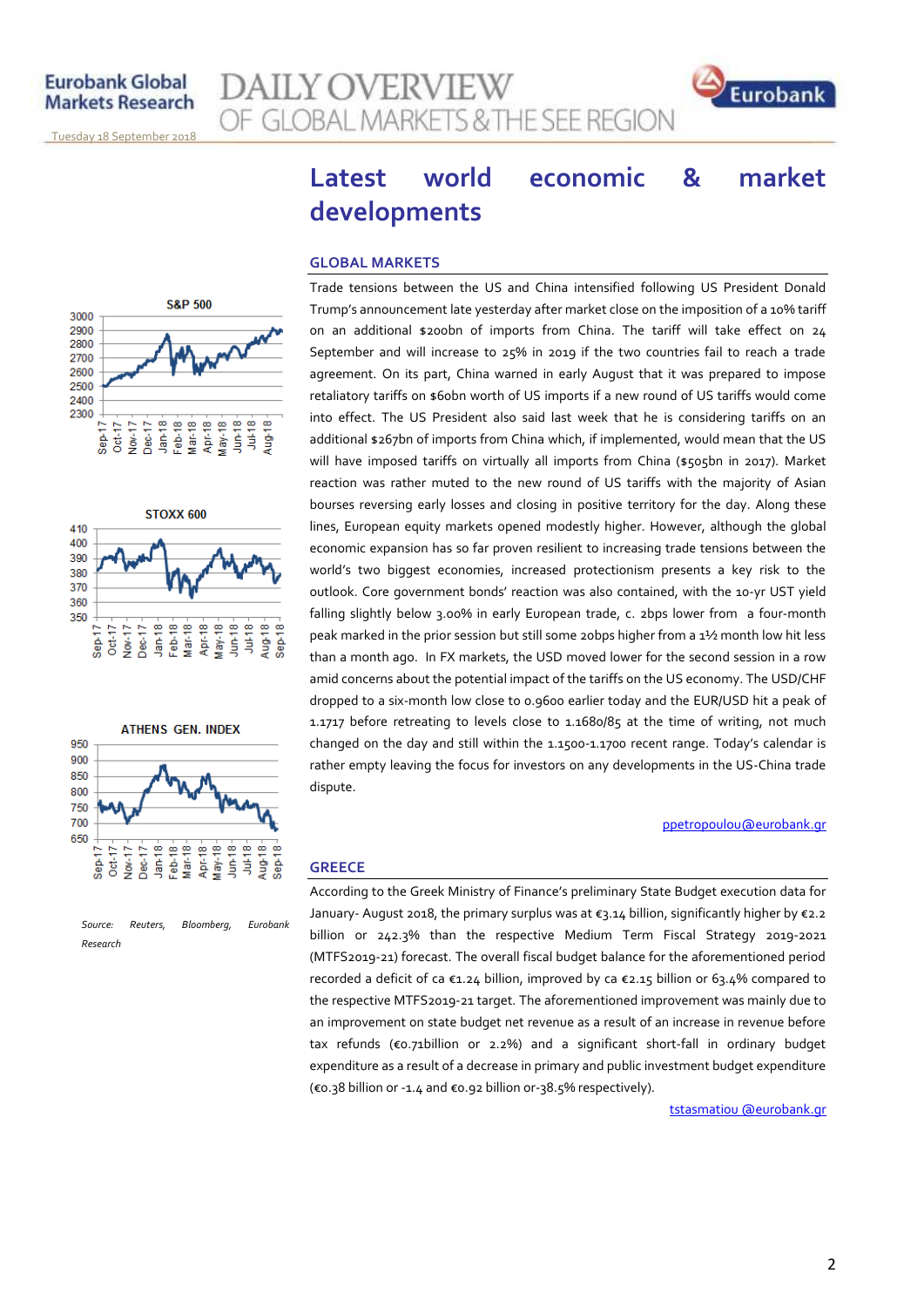<u>Tuesday 18 September 2018</u>

| <b>BULGARIA: Indicators</b> | 2016   | 2017e        | 2018f  |
|-----------------------------|--------|--------------|--------|
| Real GDP growth %           | 3.9    | 3.8          | 3.8    |
| CPI (pa, yoy %)             | $-0.8$ | 21           | 24     |
| <b>Budget Balance/GDP*</b>  | 1.6    | n 8          | $-1.0$ |
| Current Account/GDP         | 5.4    | 50           | 4.5    |
| <b>EUR/BGN</b> (eop)        | 1.9558 |              |        |
|                             | 2016   | current 2017 |        |
| Policy Rate (eop)           |        | N/A          |        |

*\* on a cash basis*

*Source: Reuters, Bloomberg, Eurobank Research, National Authorities*

| <b>CYPRUS: Indicators</b>  | 2016   | 2017e  | 2018f |
|----------------------------|--------|--------|-------|
| Real GDP growth %          | 3.0    | 3.8    | 3.6   |
| HICP (pa, yoy %)           | $-1.2$ | 0 Z    | 1.0   |
| <b>Budget Balance/GDP*</b> | 0.4    | 02     | 04    |
| Current Account/GDP        | $-5.7$ | $-5.4$ | -62   |
| * FSA 2010                 |        |        |       |

*Source: Reuters, Bloomberg, Eurobank Research, National Authorities*

| <b>ROMANIA: Indicators</b>  | 2016   | 2017e   | 2018f |
|-----------------------------|--------|---------|-------|
| Real GDP growth %           | 4.8    | 7 Q     | 4.0   |
| CPI (pa, yoy %)             | $-1.6$ | 13      | 3.5   |
| <b>Budget Balance/GDP *</b> | $-2.4$ | $-3.0$  | $-44$ |
| Current Account/GDP         | $-22$  | $-3.5$  | $-40$ |
| <b>EUR/RON</b> (eop)        | 4.54   | 4.67    | 4.70  |
|                             | 2017   | current | 2018  |
| Policy Rate (eop)           | 1.75   | 2.50    | 3.00  |

*\* on a cash basis*

*Source: Reuters, Bloomberg, Eurobank Research, National Authorities*

| <b>SERBIA: Indicators</b>                      | 2016   | 2017e   | 2018f  |
|------------------------------------------------|--------|---------|--------|
| Real GDP growth %                              | 2.7    | 1.9     | 3.5    |
| CPI (pa, yoy %)                                | 1.1    | 3.2     | 3.0    |
| <b>Budget Balance/GDP</b>                      | $-1.3$ | 0.5     | -0.6   |
| Current Account/GDP                            | $-3.1$ | $-5.7$  | $-4.7$ |
| EUR/RSD (eop)                                  | 123.40 | 118.2   | 116.5  |
|                                                | 2017   | current | 2018   |
| Policy Rate (eop)                              | 3.50   | 3.00    | 3.00   |
| Source: Reuters, Bloomberg, Furobank Research. |        |         |        |

*National Authorities*



| <b>Credit Ratings</b> |                 |           |            |
|-----------------------|-----------------|-----------|------------|
| L-T ccy               | Moody's         | S&P       | Fitch      |
| <b>SERBIA</b>         | Ba <sub>3</sub> | <b>BB</b> | <b>BB</b>  |
| <b>ROMANIA</b>        | Baa3            | BBB-      | BBB-       |
| <b>BULGARIA</b>       | Baa2            | BBB-      | <b>BBB</b> |
| <b>CYPRUS</b>         | Ba <sub>2</sub> | BBB-      | $BB+$      |

# **Latest economic & market developments in the CESEE region**

#### **CYPRUS**

**AILY OVERVIEW** 

OF GLOBAL MARKETS & THE SEE REGION

On Friday evening, S&P was the first rating agency to upgrade the long-term sovereign rating of Cyprus by one notch from BB+ to BBB- with a stable outlook in the post-MoU era. According to S&P, the decision reflects three main drivers. Firstly, it is based on the assumption that the Cypriot economy will continue to grow at a solid pace- on average by 3.25% -throughout the forecast horizon until 2021 supporting a reduction in the debt burden. S&P praises the recent government measures for financial support and legislative changes to reduce the volume of NPEs which have improved the banking system's health and are likely to facilitate further recovery efforts. Finally, S&P assessed that any additional financial state support to the banking sector will only moderately affect the sovereign balance sheet.

Overall, S&P is the last rating agency to upgrade the long-term sovereign rating of Cyprus during 2018 so far. More importantly, it is the first one to award investment grade status in the post-MoU era. This is so because S&P was also the first one to downgrade Cyprus in early 2012 to junk status. Cyprus regained its investment grade status 2.5 years after the exit from the economic adjustment program in late March 2016 All major rating agencies upgraded their long-term sovereign rating of Cyprus in 2017-2018, awarding at least one notch in their respective rankings. So far this year, FITCH, DBRS, Moody's and now S&P awarded a one notch upgrade. The distance from government bond investment grade status for the rest of the main rating agencies is: one notch for Fitch (currently at BB+, last upgrade in late April), two notches for DBRS (currently at BB, last upgrade in late May) and for Moody's (currently at Ba2, last upgrade in July).

In all past editions we have extensively discussed the progress of the Cypriot economy in the last three years. Based on our fact findings on the ground and our analysis, we always advocated that Cyprus is a solid turn-around economic story. After a three year recession in 2012-2014 and a cumulative drop of 10.5% of GDP, the economy grew by 2% YoY in 2015, jumped to 4.8% YoY (recently revised from 3.4% YoY previously) in 2016 and further expanded by 4.2% YoY (recently revised from 3.9% YoY previously) in 2017. Although the national accounts revision is essential and indicates that economy has passed its cyclical peak, we believe that Cyprus is very likely to repeat past year's outstanding growth performance in 2018 thanks to an investment boom- which is primarily real-estate related- and a flourishing tourism industry.

igkionis@eurobank.gr

Eurobank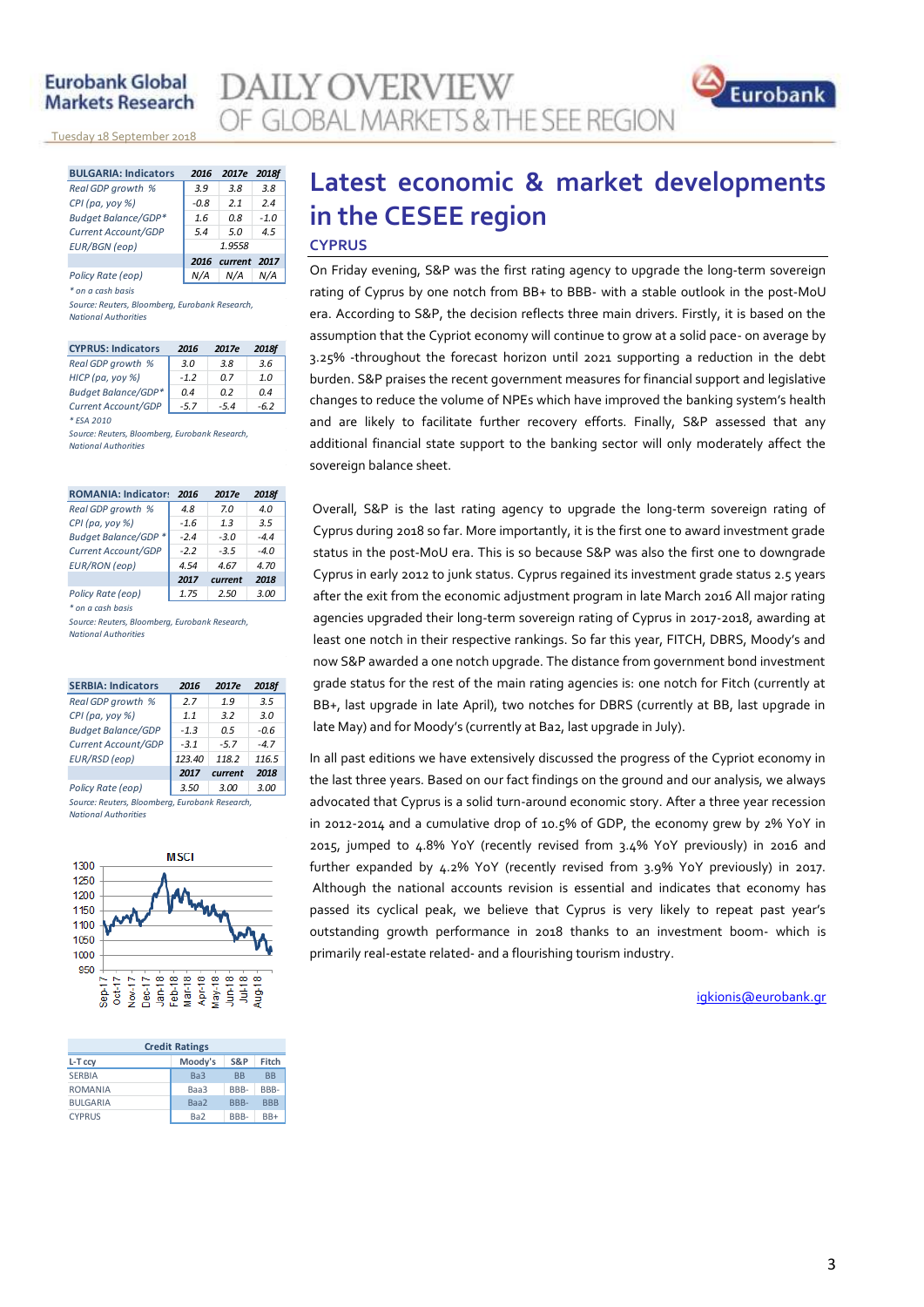## **DAILY OVERVIEW GLOBAL MARKETS & THE SEE REGION**



<u>Tuesday 18 September 2018</u>



#### *Source: Reuters, Bloomberg, Eurobank Economic Analysis and Financial Markets Research Data updated as of 10:56 EEST*